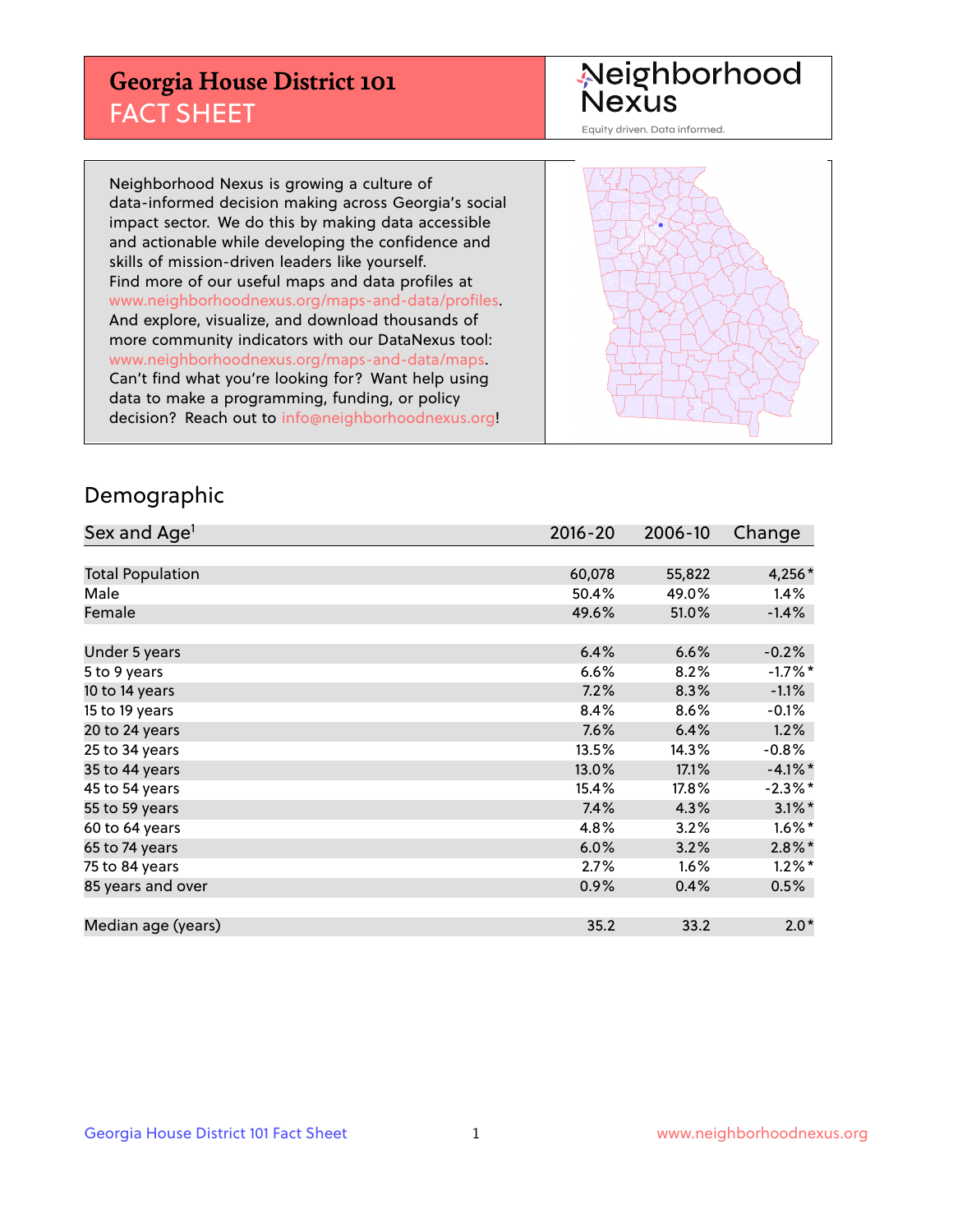## Demographic, continued...

| Race <sup>2</sup>                                            | $2016 - 20$ | 2006-10 | Change      |
|--------------------------------------------------------------|-------------|---------|-------------|
| <b>Total population</b>                                      | 60,078      | 55,822  | 4,256*      |
| One race                                                     | 94.1%       | 96.7%   | $-2.5%$ *   |
| White                                                        | 51.3%       | 62.6%   | $-11.3\%$ * |
| <b>Black or African American</b>                             | 23.7%       | 17.4%   | $6.3\%$ *   |
| American Indian and Alaska Native                            | 0.2%        | 0.7%    | $-0.5%$     |
| Asian                                                        | 15.5%       | 10.7%   | 4.8%*       |
| Native Hawaiian and Other Pacific Islander                   | 0.0%        | 0.0%    | 0.0%        |
| Some other race                                              | 3.5%        | 5.2%    | $-1.7%$     |
| Two or more races                                            | 5.9%        | 3.3%    | $2.5\%$ *   |
| Race alone or in combination with other race(s) <sup>3</sup> | $2016 - 20$ | 2006-10 | Change      |
|                                                              |             |         |             |
| Total population                                             | 60,078      | 55,822  | 4,256*      |
| White                                                        | 55.9%       | 65.4%   | $-9.4%$ *   |
| <b>Black or African American</b>                             | 26.4%       | 19.5%   | $6.9\%$ *   |
| American Indian and Alaska Native                            | 1.2%        | 1.2%    | $-0.0%$     |
| Asian                                                        | 17.0%       | 11.5%   | $5.5%$ *    |
| Native Hawaiian and Other Pacific Islander                   | 0.1%        | 0.0%    | 0.1%        |
| Some other race                                              | 5.5%        | 5.8%    | $-0.3%$     |
| Hispanic or Latino and Race <sup>4</sup>                     | $2016 - 20$ | 2006-10 | Change      |
| <b>Total population</b>                                      | 60,078      | 55,822  | 4,256*      |
| Hispanic or Latino (of any race)                             | 17.9%       | 12.5%   | 5.5%*       |
| Not Hispanic or Latino                                       | 82.1%       | 87.5%   | $-5.5%$ *   |
| White alone                                                  | 39.9%       | 56.4%   | $-16.4\%$ * |
| Black or African American alone                              | 22.5%       | 17.2%   | $5.3\%$ *   |
| American Indian and Alaska Native alone                      | 0.0%        | 0.5%    | $-0.5%$     |
| Asian alone                                                  | 15.5%       | 10.7%   | 4.8%*       |
| Native Hawaiian and Other Pacific Islander alone             | 0.0%        | 0.0%    | 0.0%        |
| Some other race alone                                        | 0.3%        | 0.2%    | 0.2%        |
| Two or more races                                            | 3.8%        | 2.6%    | 1.2%        |
|                                                              | $2016 - 20$ | 2006-10 | Change      |
| U.S. Citizenship Status <sup>5</sup>                         |             |         |             |
| Foreign-born population                                      | 15,284      | 11,349  | 3,935*      |
| Naturalized U.S. citizen                                     | 47.3%       | 48.0%   | $-0.7%$     |
| Not a U.S. citizen                                           | 52.7%       | 52.0%   | 0.7%        |
|                                                              |             |         |             |
| Citizen, Voting Age Population <sup>6</sup>                  | $2016 - 20$ | 2006-10 | Change      |
| Citizen, 18 and over population                              | 37,168      | 34,710  | $2,458*$    |
| Male                                                         | 50.2%       | 49.2%   | 1.0%        |
| Female                                                       | 49.8%       | 50.8%   | $-1.0%$     |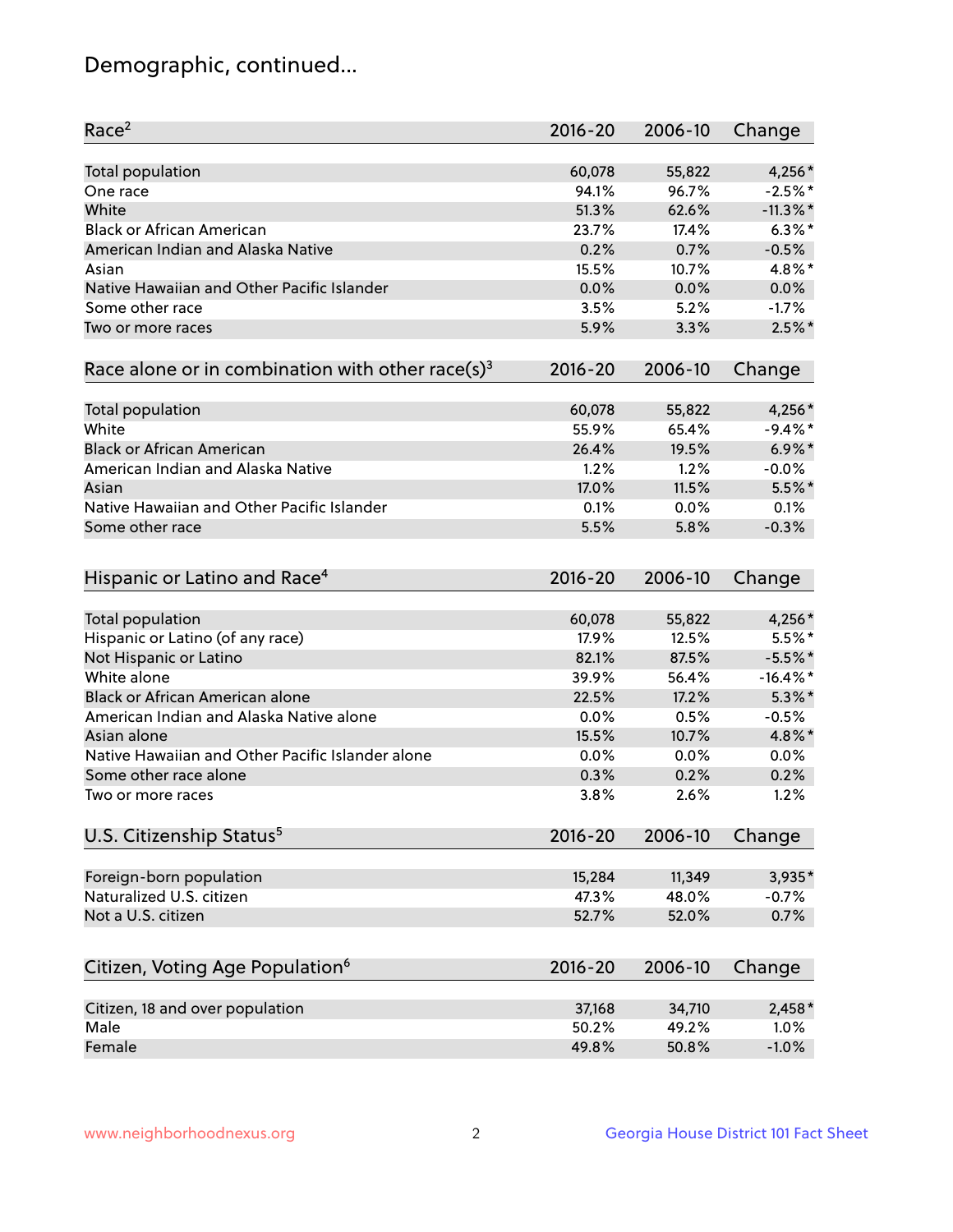#### Economic

| Income <sup>7</sup>                                 | $2016 - 20$ | 2006-10 | Change     |
|-----------------------------------------------------|-------------|---------|------------|
|                                                     |             |         |            |
| All households                                      | 18,532      | 17,490  | $1,042*$   |
| Less than \$10,000                                  | 3.2%        | 2.6%    | 0.6%       |
| \$10,000 to \$14,999                                | 1.5%        | 2.2%    | $-0.7%$    |
| \$15,000 to \$24,999                                | 5.0%        | 6.2%    | $-1.3%$    |
| \$25,000 to \$34,999                                | 7.9%        | 6.9%    | 1.0%       |
| \$35,000 to \$49,999                                | 9.2%        | 12.2%   | $-3.0\%$ * |
| \$50,000 to \$74,999                                | 19.8%       | 22.4%   | $-2.7%$    |
| \$75,000 to \$99,999                                | 16.9%       | 17.2%   | $-0.3%$    |
| \$100,000 to \$149,999                              | 19.1%       | 19.7%   | $-0.6%$    |
| \$150,000 to \$199,999                              | 9.7%        | 6.9%    | $2.8\%$ *  |
| \$200,000 or more                                   | 7.8%        | 3.6%    | 4.1%*      |
| Median household income (dollars)                   | 80,114      | 72,014  | $8,100*$   |
| Mean household income (dollars)                     | 99,492      | 83,758  | 15,734*    |
| With earnings                                       | 89.2%       | 94.4%   | $-5.3\%$ * |
| Mean earnings (dollars)                             | 97,990      | 80,335  | 17,655*    |
| <b>With Social Security</b>                         | 19.4%       | 14.4%   | $5.0\%$ *  |
| Mean Social Security income (dollars)               | 19,265      | 15,495  | 3,770*     |
| With retirement income                              | 14.8%       | 10.4%   | 4.4%*      |
| Mean retirement income (dollars)                    | 34,709      | 22,616  | 12,094*    |
| With Supplemental Security Income                   | $2.2\%$     | $1.7\%$ | 0.5%       |
| Mean Supplemental Security Income (dollars)         | 7,360       | 6,686   | 674        |
| With cash public assistance income                  | 1.0%        | 1.1%    | $-0.1%$    |
| Mean cash public assistance income (dollars)        | $\mathbf 0$ | 3,254   | $-3,254$   |
| With Food Stamp/SNAP benefits in the past 12 months | 6.2%        | 4.0%    | $2.2\%$ *  |
|                                                     |             |         |            |
| Families                                            | 14,641      | 13,883  | 758*       |
| Less than \$10,000                                  | 1.7%        | 2.2%    | $-0.5%$    |
| \$10,000 to \$14,999                                | 1.4%        | 1.7%    | $-0.3%$    |
| \$15,000 to \$24,999                                | 3.6%        | 5.0%    | $-1.4%$    |
| \$25,000 to \$34,999                                | 8.2%        | 6.6%    | 1.6%       |
| \$35,000 to \$49,999                                | 8.3%        | 11.0%   | $-2.7%$    |
| \$50,000 to \$74,999                                | 17.4%       | 22.4%   | $-4.9%$ *  |
| \$75,000 to \$99,999                                | 17.6%       | 18.4%   | $-0.8%$    |
| \$100,000 to \$149,999                              | 21.4%       | 20.4%   | 0.9%       |
| \$150,000 to \$199,999                              | 11.2%       | 8.1%    | $3.2\%$ *  |
| \$200,000 or more                                   | 9.0%        | 4.2%    | 4.8%*      |
| Median family income (dollars)                      | 88,129      | 76,514  | $11,615*$  |
| Mean family income (dollars)                        | 107,412     | 88,503  | 18,909*    |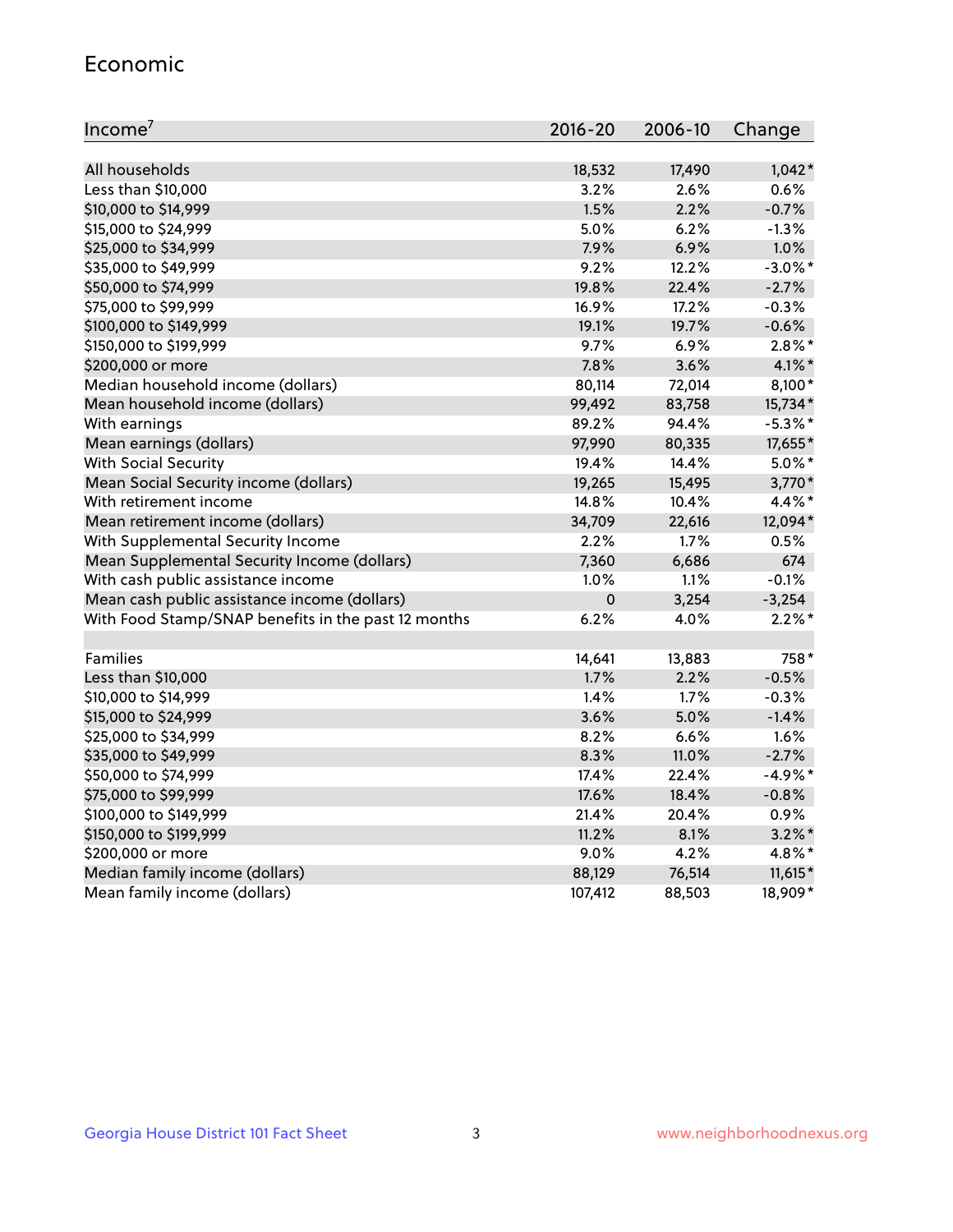## Economic, continued...

| Income, continued <sup>8</sup>                                        | $2016 - 20$ | 2006-10 | Change    |
|-----------------------------------------------------------------------|-------------|---------|-----------|
|                                                                       |             |         |           |
| Nonfamily households                                                  | 3,891       | 3,607   | 284       |
| Median nonfamily income (dollars)                                     | 51,660      | 53,219  | $-1,559$  |
| Mean nonfamily income (dollars)                                       | 62,155      | 59,688  | 2,466     |
| Median earnings for workers (dollars)                                 | 37,399      | 32,805  | 4,594*    |
| Median earnings for male full-time, year-round workers                | 53,541      | 52,959  | 583       |
| (dollars)                                                             |             |         |           |
| Median earnings for female full-time, year-round workers<br>(dollars) | 43,974      | 42,247  | 1,727     |
| Per capita income (dollars)                                           | 32,045      | 27,369  | 4,676*    |
|                                                                       |             |         |           |
| Families and People Below Poverty Level <sup>9</sup>                  | $2016 - 20$ | 2006-10 | Change    |
|                                                                       |             |         |           |
| <b>All families</b>                                                   | 5.9%        | 5.4%    | 0.6%      |
| With related children under 18 years                                  | 8.7%        | 7.7%    | 1.0%      |
| With related children under 5 years only                              | 12.6%       | 8.1%    | 4.5%      |
| Married couple families                                               | 4.1%        | 3.6%    | 0.5%      |
| With related children under 18 years                                  | 6.5%        | 5.2%    | 1.3%      |
| With related children under 5 years only                              | 7.0%        | 9.2%    | $-2.2%$   |
| Families with female householder, no husband present                  | 16.0%       | 12.3%   | 3.7%      |
| With related children under 18 years                                  | 18.7%       | 16.0%   | 2.7%      |
| With related children under 5 years only                              | 43.8%       | 0.0%    | 43.8%     |
| All people                                                            | 8.5%        | 7.1%    | 1.5%      |
| Under 18 years                                                        | 11.1%       | 10.7%   | 0.4%      |
| Related children under 18 years                                       | 10.8%       | 10.0%   | 0.8%      |
| Related children under 5 years                                        | 14.9%       | 11.1%   | 3.8%      |
| Related children 5 to 17 years                                        | 9.5%        | 9.6%    | $-0.1%$   |
| 18 years and over                                                     | 7.6%        | 5.6%    | 2.0%      |
| 18 to 64 years                                                        | 7.8%        | 5.7%    | 2.2%      |
| 65 years and over                                                     | 6.3%        | 4.5%    | 1.8%      |
| People in families                                                    | 7.0%        | 6.1%    | 0.9%      |
| Unrelated individuals 15 years and over                               | 21.3%       | 15.2%   | $6.1\%$ * |
|                                                                       |             |         |           |
| Non-Hispanic white people                                             | 4.2%        | 5.5%    | $-1.3%$   |
| Black or African-American people                                      | 10.2%       | 9.2%    | 1.0%      |
| Asian people                                                          | 11.3%       | 6.5%    | 4.8%      |
| Hispanic or Latino people                                             | 13.5%       | 12.8%   | 0.7%      |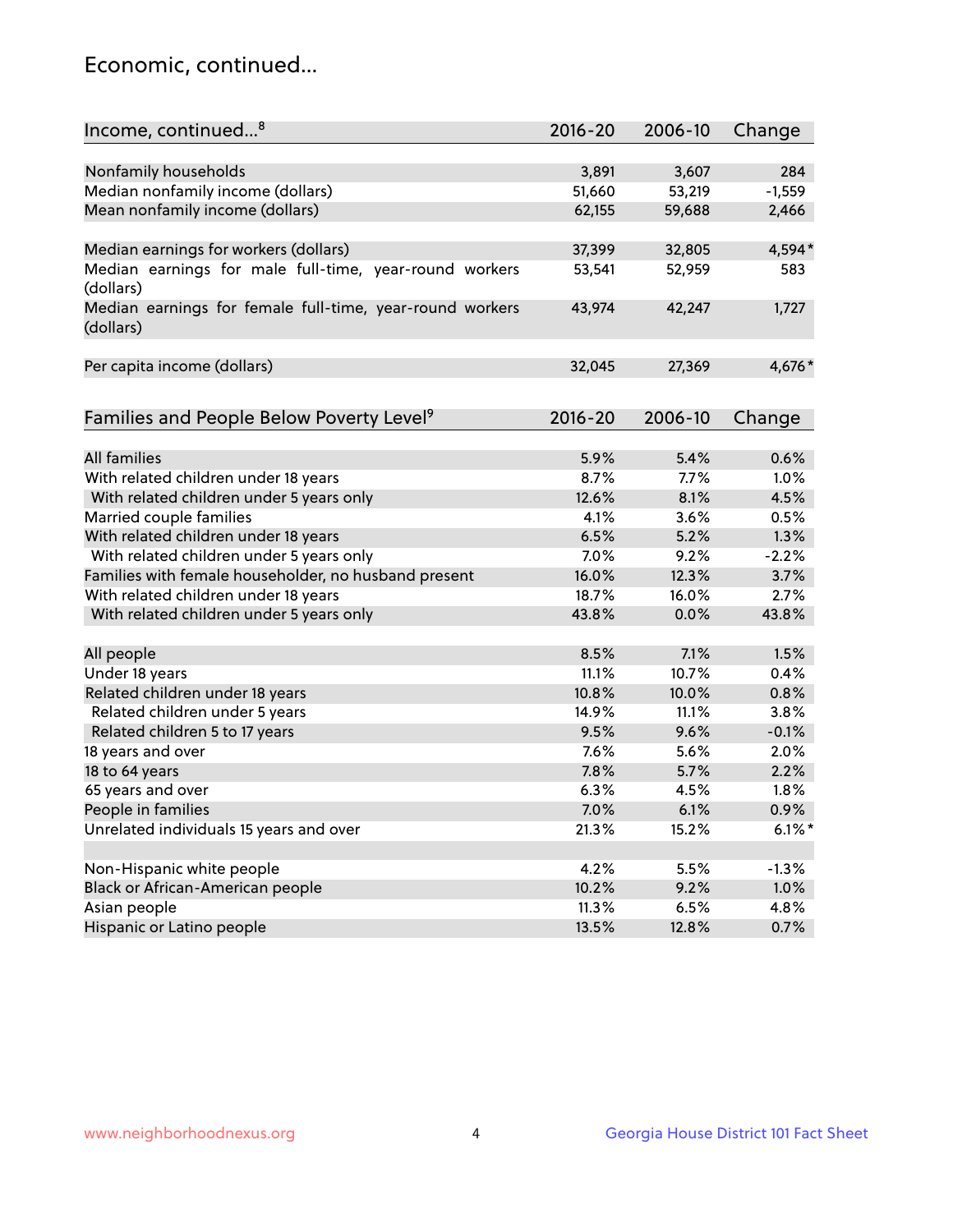## Employment

| Employment Status <sup>10</sup>                                             | $2016 - 20$ | 2006-10 | Change     |
|-----------------------------------------------------------------------------|-------------|---------|------------|
|                                                                             |             |         |            |
| Population 16 years and over                                                | 46,936      | 41,846  | 5,091*     |
| In labor force                                                              | 68.5%       | 72.4%   | $-3.9\%$ * |
| Civilian labor force                                                        | 68.5%       | 72.4%   | $-3.9\%$ * |
| Employed                                                                    | 65.3%       | 67.5%   | $-2.2%$    |
| Unemployed                                                                  | 3.2%        | 4.9%    | $-1.7%$    |
| <b>Armed Forces</b>                                                         | 0.0%        | 0.0%    | 0.0%       |
| Not in labor force                                                          | 31.5%       | 27.6%   | 3.9%       |
| Civilian labor force                                                        | 32,136      | 30,276  | 1,860      |
| <b>Unemployment Rate</b>                                                    | 4.6%        | 6.7%    | $-2.1%$    |
|                                                                             |             |         |            |
| Females 16 years and over                                                   | 23,410      | 21,248  | $2,161*$   |
| In labor force                                                              | 64.6%       | 66.7%   | $-2.2%$    |
| Civilian labor force                                                        | 64.6%       | 66.7%   | $-2.2%$    |
| Employed                                                                    | 61.4%       | 62.1%   | $-0.7%$    |
| Own children of the householder under 6 years                               | 4,340       | 4,436   | $-96$      |
| All parents in family in labor force                                        | 64.4%       | 60.0%   | 4.4%       |
|                                                                             |             |         |            |
| Own children of the householder 6 to 17 years                               | 10,687      | 10,907  | $-220$     |
| All parents in family in labor force                                        | 76.5%       | 73.4%   | 3.1%       |
|                                                                             |             |         |            |
| Industry <sup>11</sup>                                                      | $2016 - 20$ | 2006-10 | Change     |
|                                                                             |             |         |            |
| Civilian employed population 16 years and over                              | 30,657      | 28,244  | $2,413*$   |
| Agriculture, forestry, fishing and hunting, and mining                      | 0.1%        | 0.5%    | $-0.3%$    |
| Construction                                                                | 5.3%        | 7.1%    | $-1.9%$ *  |
| Manufacturing                                                               | 9.6%        | 10.2%   | $-0.6%$    |
| Wholesale trade                                                             | 4.3%        | 5.6%    | $-1.3%$    |
| Retail trade                                                                | 13.0%       | 13.7%   | $-0.7%$    |
| Transportation and warehousing, and utilities                               | 5.7%        | 4.2%    | $1.5\%$ *  |
| Information                                                                 | 2.5%        | 4.0%    | $-1.4\%$ * |
| Finance and insurance, and real estate and rental and leasing               | 8.0%        | 8.2%    | $-0.2%$    |
| Professional, scientific, and management, and administrative                | 13.6%       | 12.4%   | 1.2%       |
| and waste management services                                               |             |         |            |
| Educational services, and health care and social assistance                 | 18.2%       | 16.7%   | 1.6%       |
| Arts, entertainment, and recreation, and accommodation and<br>food services | 10.5%       | 7.8%    | $2.7\%$ *  |
| Other services, except public administration                                | 5.1%        | 5.7%    | $-0.6%$    |
| Public administration                                                       | 4.0%        | 4.0%    | $0.0\%$    |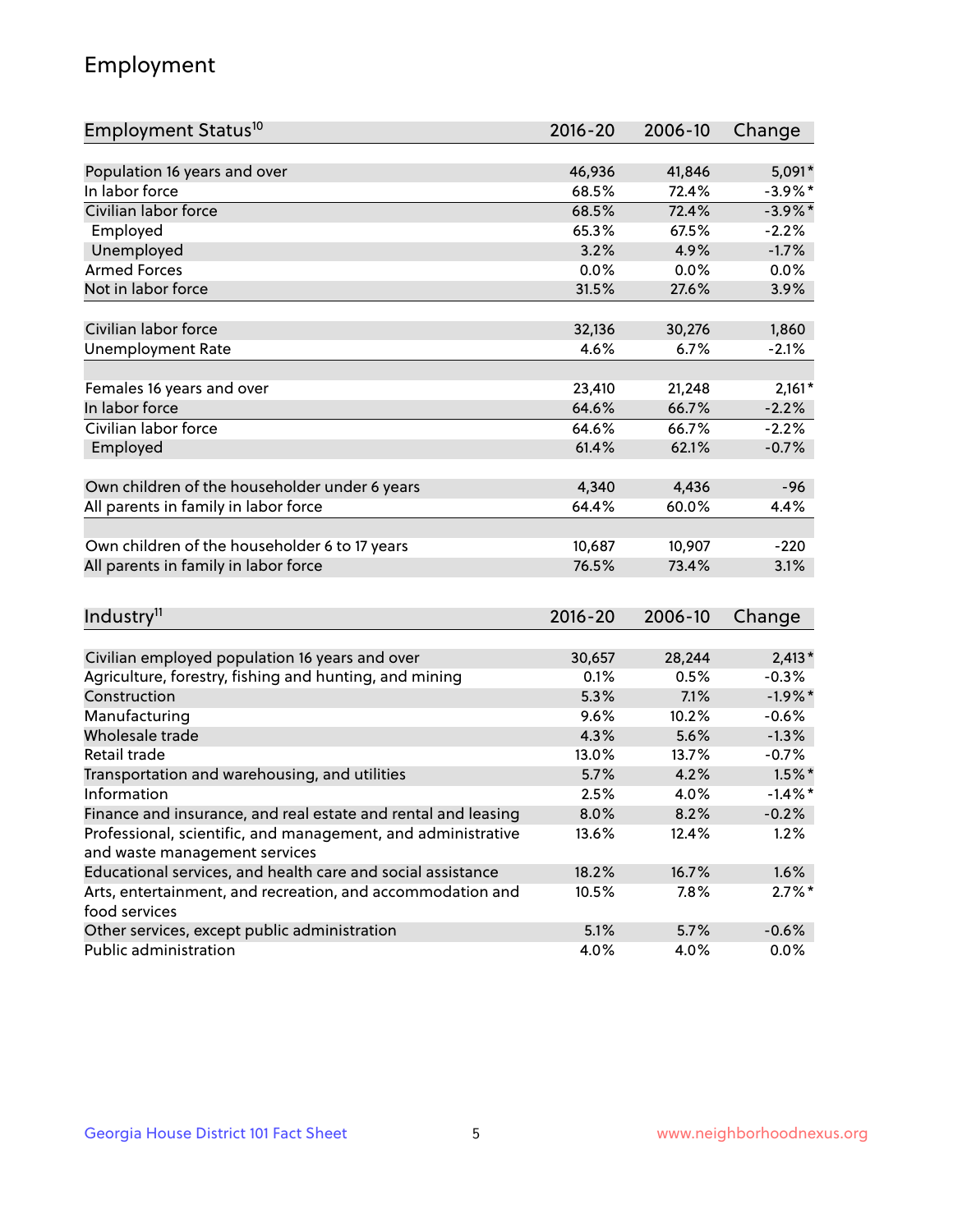## Employment, continued...

| Occupation <sup>12</sup>                                    | $2016 - 20$ | 2006-10 | Change     |
|-------------------------------------------------------------|-------------|---------|------------|
| Civilian employed population 16 years and over              | 30,657      | 28,244  | $2,413*$   |
| Management, business, science, and arts occupations         | 41.5%       | 41.2%   | 0.3%       |
| Service occupations                                         | 15.3%       | 11.3%   | 4.0%*      |
| Sales and office occupations                                | 24.6%       | 30.5%   | $-5.9\%$ * |
| Natural<br>and<br>maintenance                               | 6.7%        | 8.1%    | $-1.4%$    |
| resources,<br>construction,<br>occupations                  |             |         |            |
| Production, transportation, and material moving occupations | 11.9%       | 8.9%    | $3.0\%$ *  |
| Class of Worker <sup>13</sup>                               | $2016 - 20$ | 2006-10 | Change     |
| Civilian employed population 16 years and over              | 30,657      | 28,244  | $2,413*$   |
| Private wage and salary workers                             | 83.4%       | 82.4%   | 1.1%       |
| Government workers                                          | 10.4%       | 11.7%   | $-1.3%$    |
| Self-employed in own not incorporated business workers      | 6.1%        | 5.8%    | 0.3%       |
| Unpaid family workers                                       | 0.0%        | 0.1%    | $-0.1%$    |
| Job Flows <sup>14</sup>                                     | 2019        | 2010    | Change     |
|                                                             |             |         |            |
| Total Jobs in district                                      | 24,243      | 20,400  | 3,843      |
| Held by residents of district                               | 7.4%        | 7.8%    | $-0.4%$    |
| Held by non-residents of district                           | 92.6%       | 92.2%   | 0.4%       |
| Jobs by Industry Sector <sup>15</sup>                       | 2019        | 2010    | Change     |
| Total Jobs in district                                      | 24,243      | 20,400  | 3,843      |
| Goods Producing sectors                                     | 17.2%       | 12.4%   | 4.8%       |
| Trade, Transportation, and Utilities sectors                | 28.4%       | 31.3%   | $-2.9%$    |
| All Other Services sectors                                  | 54.4%       | 56.3%   | $-2.0%$    |
|                                                             |             |         |            |
| Total Jobs in district held by district residents           | 1,794       | 1,593   | 201        |
| <b>Goods Producing sectors</b>                              | 17.6%       | 12.9%   | 4.7%       |
| Trade, Transportation, and Utilities sectors                | 24.9%       | 23.8%   | 1.1%       |
| All Other Services sectors                                  | 57.5%       | 63.3%   | $-5.8%$    |
|                                                             |             |         |            |
| Jobs by Earnings <sup>16</sup>                              | 2019        | 2010    | Change     |
| Total Jobs in district                                      | 24,243      | 20,400  | 3,843      |
| Jobs with earnings \$1250/month or less                     | 20.7%       | 22.6%   | $-1.9%$    |
| Jobs with earnings \$1251/month to \$3333/month             | 33.6%       | 37.9%   | $-4.3%$    |
| Jobs with earnings greater than \$3333/month                | 45.7%       | 39.5%   | 6.2%       |
|                                                             |             |         |            |
| Total Jobs in district held by district residents           | 1,794       | 1,593   | 201        |
| Jobs with earnings \$1250/month or less                     | 24.2%       | 25.1%   | $-0.9%$    |
| Jobs with earnings \$1251/month to \$3333/month             | 34.5%       | 37.9%   | $-3.3%$    |
| Jobs with earnings greater than \$3333/month                | 41.3%       | 37.0%   | 4.3%       |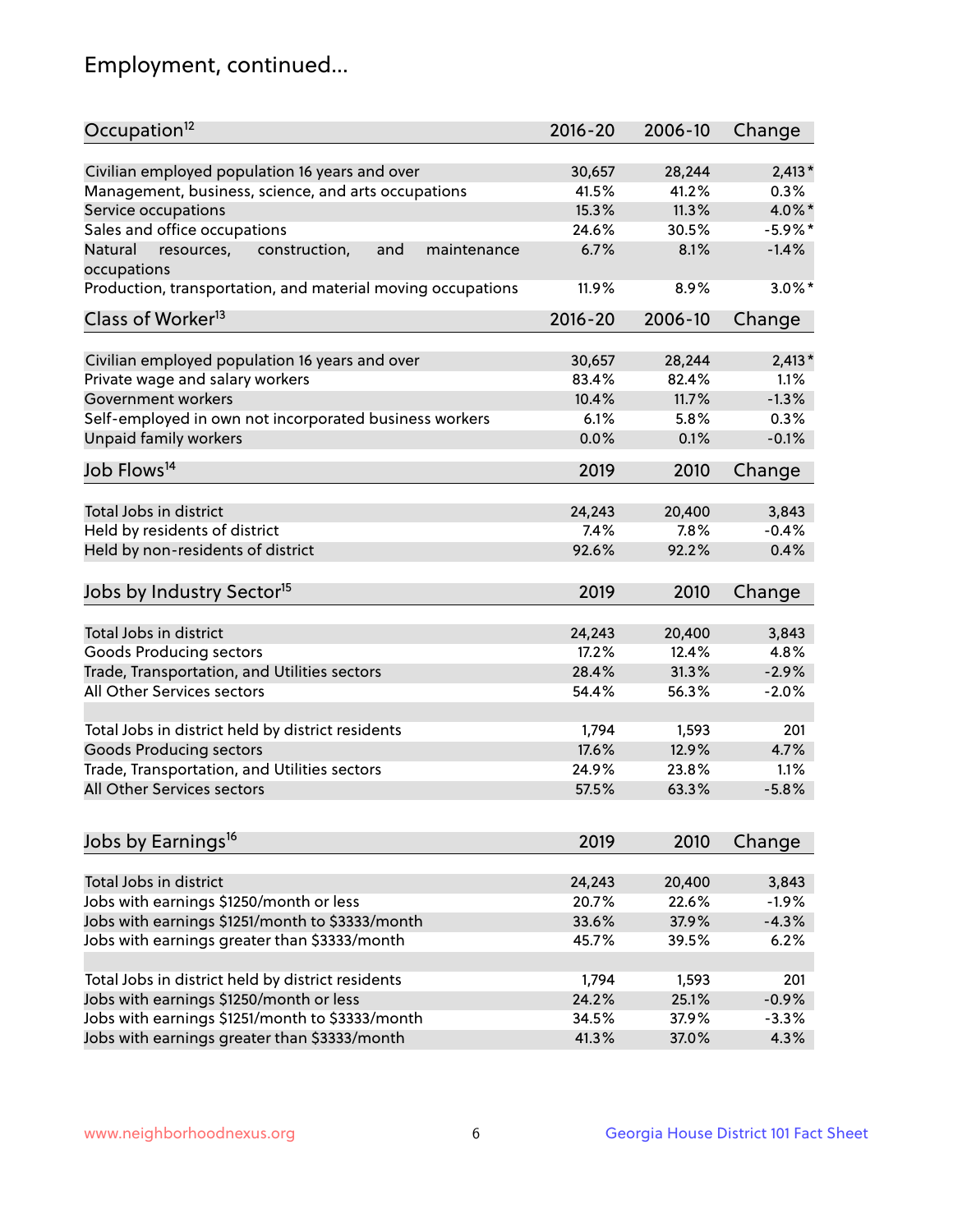## Employment, continued...

| 2019   | 2010   | Change  |
|--------|--------|---------|
|        |        |         |
| 24,243 | 20,400 | 3,843   |
| 21.3%  | 21.8%  | $-0.5%$ |
| 56.1%  | 62.1%  | $-6.1%$ |
| 22.6%  | 16.1%  | 6.5%    |
|        |        |         |
| 1.794  | 1.593  | 201     |
| 18.1%  | 19.6%  | $-1.5%$ |
| 54.2%  | 63.5%  | $-9.3%$ |
| 27.7%  | 16.9%  | 10.8%   |
|        |        |         |

#### Education

| School Enrollment <sup>18</sup>                | $2016 - 20$ | 2006-10 | Change     |
|------------------------------------------------|-------------|---------|------------|
|                                                |             |         |            |
| Population 3 years and over enrolled in school | 17,760      | 18,036  | $-276$     |
| Nursery school, preschool                      | $7.0\%$     | 6.2%    | $0.8\%$    |
| Kindergarten                                   | 4.4%        | 4.9%    | $-0.5%$    |
| Elementary school (grades 1-8)                 | 36.9%       | 41.3%   | $-4.4\%$ * |
| High school (grades 9-12)                      | 25.6%       | 23.4%   | 2.1%       |
| College or graduate school                     | 26.1%       | 24.1%   | 2.1%       |
| Educational Attainment <sup>19</sup>           | $2016 - 20$ | 2006-10 | Change     |
|                                                |             |         |            |
| Population 25 years and over                   | 38,323      | 34,526  | $3,797*$   |
| Less than 9th grade                            | 5.4%        | 3.9%    | 1.5%       |
| 9th to 12th grade, no diploma                  | 5.8%        | 4.4%    | 1.4%       |
| High school graduate (includes equivalency)    | 19.5%       | 23.2%   | $-3.7%$ *  |
| Some college, no degree                        | 18.5%       | 22.0%   | $-3.5%$ *  |
| Associate's degree                             | 11.4%       | 9.2%    | $2.2\%$ *  |
| Bachelor's degree                              | 26.5%       | 26.2%   | 0.3%       |
| Graduate or professional degree                | 13.0%       | 11.1%   | $1.9\%$    |
|                                                |             |         |            |
| Percent high school graduate or higher         | 88.8%       | 91.6%   | $-2.8%$    |
| Percent bachelor's degree or higher            | 39.5%       | 37.3%   | 2.2%       |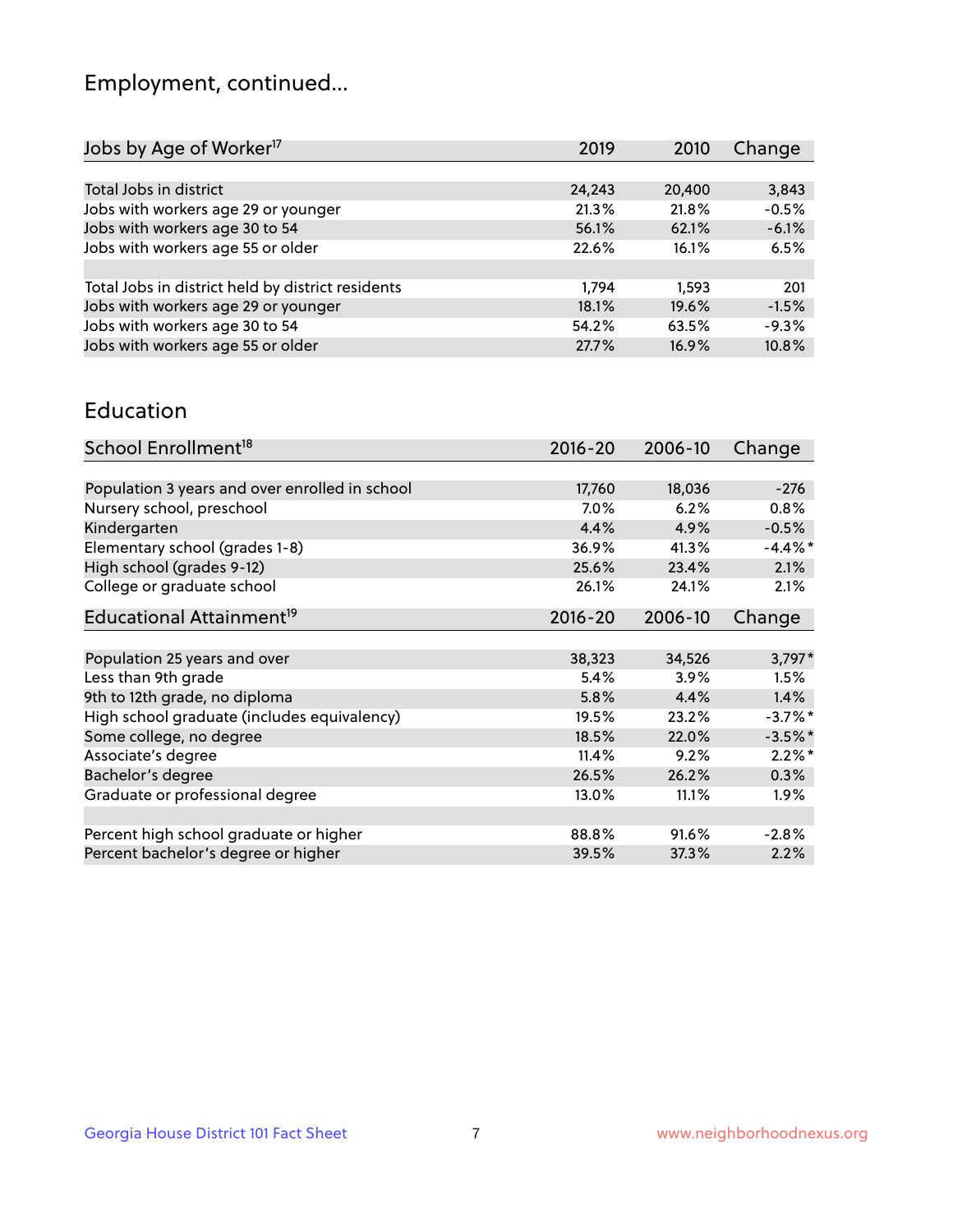## Housing

| Households by Type <sup>20</sup>                     | 2016-20     | 2006-10 | Change     |
|------------------------------------------------------|-------------|---------|------------|
|                                                      |             |         |            |
| <b>Total households</b>                              | 18,532      | 17,490  | $1,042*$   |
| Family households (families)                         | 79.0%       | 79.4%   | $-0.4%$    |
| With own children under 18 years                     | 38.3%       | 46.1%   | $-7.8%$    |
| Married-couple family                                | 60.1%       | 63.0%   | $-2.9%$    |
| With own children of the householder under 18 years  | 26.8%       | 36.7%   | $-9.9%$ *  |
| Male householder, no wife present, family            | 6.1%        | 3.8%    | $2.3\%$ *  |
| With own children of the householder under 18 years  | 3.5%        | 1.7%    | 1.7%       |
| Female householder, no husband present, family       | 12.8%       | 12.6%   | 0.3%       |
| With own children of the householder under 18 years  | 8.1%        | 7.7%    | 0.4%       |
| Nonfamily households                                 | 21.0%       | 20.6%   | 0.4%       |
| Householder living alone                             | 17.1%       | 16.0%   | 1.1%       |
| 65 years and over                                    | 4.1%        | 2.3%    | $1.8\%$ *  |
|                                                      |             |         |            |
| Households with one or more people under 18 years    | 43.0%       | 48.7%   | $-5.7%$ *  |
| Households with one or more people 65 years and over | 20.8%       | 11.5%   | $9.2\%$ *  |
|                                                      |             |         |            |
| Average household size                               | 3.18        | 3.12    | 0.06       |
| Average family size                                  | 3.60        | 3.52    | 0.08       |
|                                                      |             |         |            |
| Housing Occupancy <sup>21</sup>                      | 2016-20     | 2006-10 | Change     |
|                                                      |             |         |            |
| Total housing units                                  | 18,961      | 18,712  | 249        |
| Occupied housing units                               | 97.7%       | 93.5%   | $4.3\%$ *  |
| Vacant housing units                                 | 2.3%        | 6.5%    | $-4.3\%$ * |
|                                                      |             |         |            |
| Homeowner vacancy rate                               | 0.4         | 2.2     | $-1.7$     |
| Rental vacancy rate                                  | 3.4         | 8.5     | $-5.0$     |
|                                                      |             |         |            |
| Units in Structure <sup>22</sup>                     | $2016 - 20$ | 2006-10 | Change     |
|                                                      |             |         |            |
| Total housing units                                  | 18,961      | 18,712  | 249        |
| 1-unit, detached                                     | 82.5%       | 78.7%   | $3.9\%$ *  |
| 1-unit, attached                                     | 5.7%        | 7.4%    | $-1.8%$    |
| 2 units                                              | 1.0%        | 1.3%    | $-0.3%$    |
| 3 or 4 units                                         | 0.1%        | 0.3%    | $-0.1%$    |
| 5 to 9 units                                         | 1.8%        | 1.1%    | 0.8%       |
| 10 to 19 units                                       | 3.8%        | 5.5%    | $-1.7%$    |
| 20 or more units                                     | 4.3%        | 5.0%    | $-0.7%$    |
| Mobile home                                          | 0.7%        | 0.7%    | $-0.0%$    |
| Boat, RV, van, etc.                                  | 0.0%        | 0.1%    | $-0.1%$    |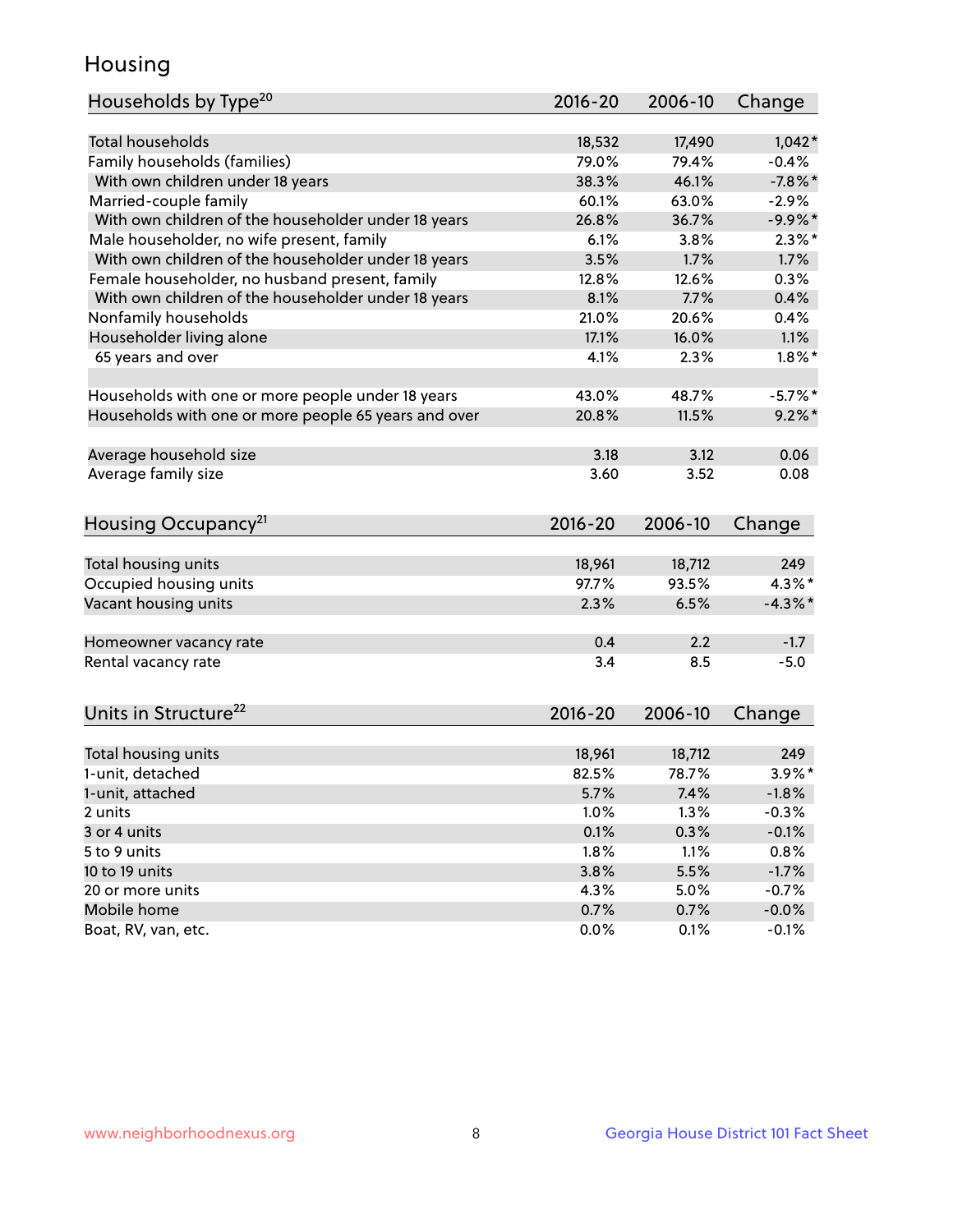## Housing, Continued...

| Year Structure Built <sup>23</sup>             | 2016-20     | 2006-10 | Change      |
|------------------------------------------------|-------------|---------|-------------|
| Total housing units                            | 18,961      | 18,712  | 249         |
| Built 2014 or later                            | 2.6%        | (X)     | (X)         |
| Built 2010 to 2013                             | 1.9%        | (X)     | (X)         |
| Built 2000 to 2009                             | 16.9%       | 20.9%   | $-4.0\%$ *  |
| Built 1990 to 1999                             | 47.9%       | 50.1%   | $-2.2%$     |
| Built 1980 to 1989                             | 22.1%       | 22.0%   | 0.1%        |
| Built 1970 to 1979                             | 5.7%        | 4.0%    | $1.7\%$ *   |
| Built 1960 to 1969                             | 1.0%        | 1.1%    | $-0.2%$     |
| Built 1950 to 1959                             | 1.1%        | 0.6%    | 0.5%        |
| Built 1940 to 1949                             | 0.2%        | 0.9%    | $-0.6%$     |
| Built 1939 or earlier                          | 0.5%        | 0.4%    | 0.2%        |
| Housing Tenure <sup>24</sup>                   | 2016-20     | 2006-10 | Change      |
| Occupied housing units                         | 18,532      | 17,490  | $1,042*$    |
| Owner-occupied                                 | 75.3%       | 77.9%   | $-2.6\%$ *  |
| Renter-occupied                                | 24.7%       | 22.1%   | 2.6%        |
| Average household size of owner-occupied unit  | 3.28        | 3.22    | 0.06        |
| Average household size of renter-occupied unit | 2.91        | 2.76    | 0.14        |
| Residence 1 Year Ago <sup>25</sup>             | $2016 - 20$ | 2006-10 | Change      |
|                                                |             |         |             |
| Population 1 year and over                     | 59,479      | 55,181  | 4,298*      |
| Same house                                     | 89.5%       | 83.3%   | $6.2%$ *    |
| Different house in the U.S.                    | 9.5%        | 16.2%   | $-6.7\%$ *  |
| Same county                                    | 4.3%        | 9.1%    | $-4.8\%$ *  |
| Different county                               | 5.2%        | 7.1%    | $-1.9%$     |
| Same state                                     | 2.6%        | 4.6%    | $-2.0\%$ *  |
| Different state                                | 2.6%        | 2.5%    | 0.1%        |
| Abroad                                         | 0.9%        | 0.5%    | 0.5%        |
| Value of Housing Unit <sup>26</sup>            | 2016-20     | 2006-10 | Change      |
| Owner-occupied units                           | 13,958      | 13,629  | 330         |
| Less than \$50,000                             | 2.4%        | 0.7%    | 1.7%        |
| \$50,000 to \$99,999                           | 1.3%        | 1.6%    | $-0.2%$     |
| \$100,000 to \$149,999                         | 5.7%        | 13.9%   | $-8.2\%$ *  |
| \$150,000 to \$199,999                         | 21.8%       | 33.8%   | $-12.1\%$ * |
| \$200,000 to \$299,999                         | 50.3%       | 40.4%   | $9.9\% *$   |
| \$300,000 to \$499,999                         | 17.1%       | 8.2%    | 8.9%*       |
| \$500,000 to \$999,999                         | 1.1%        | 1.1%    | 0.0%        |
| \$1,000,000 or more                            | 0.3%        | 0.3%    | 0.0%        |
| Median (dollars)                               | 234,128     | 200,032 | 34,096*     |
| Mortgage Status <sup>27</sup>                  | $2016 - 20$ | 2006-10 | Change      |
| Owner-occupied units                           | 13,958      | 13,629  | 330         |
| Housing units with a mortgage                  | 79.4%       | 88.8%   | $-9.4\%$ *  |
| Housing units without a mortgage               | 20.6%       | 11.2%   | $9.4\%$ *   |
|                                                |             |         |             |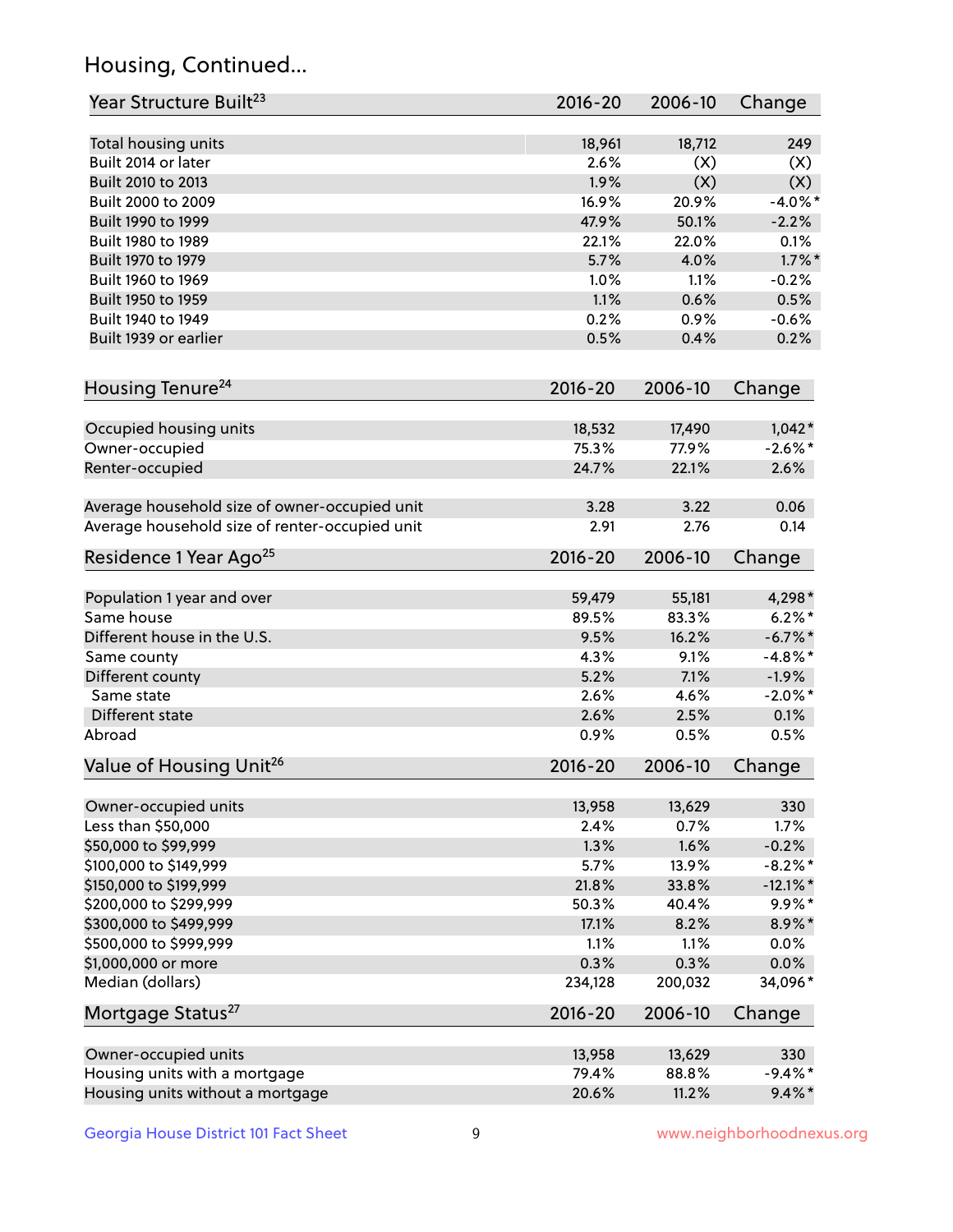## Housing, Continued...

| Selected Monthly Owner Costs <sup>28</sup>                                            | 2016-20     | 2006-10 | Change     |
|---------------------------------------------------------------------------------------|-------------|---------|------------|
| Housing units with a mortgage                                                         | 11,084      | 12,106  | $-1,022*$  |
| Less than \$300                                                                       | 0.4%        | 0.2%    | 0.3%       |
| \$300 to \$499                                                                        | 1.3%        | 0.6%    | 0.7%       |
| \$500 to \$999                                                                        | 7.4%        | 5.6%    | 1.8%       |
| \$1,000 to \$1,499                                                                    | 38.3%       | 32.1%   | $6.2\%$ *  |
| \$1,500 to \$1,999                                                                    | 30.8%       | 38.1%   | $-7.4\%$ * |
| \$2,000 to \$2,999                                                                    | 20.0%       | 19.9%   | 0.1%       |
| \$3,000 or more                                                                       | 1.9%        | 3.5%    | $-1.6%$    |
| Median (dollars)                                                                      | 1,542       | 1,651   | $-109*$    |
| Housing units without a mortgage                                                      | 2,874       | 1,523   | $1,351*$   |
| Less than \$150                                                                       | 2.5%        | 0.0%    | 2.5%       |
| \$150 to \$249                                                                        | 1.9%        | 6.1%    | $-4.1%$    |
| \$250 to \$349                                                                        | 9.7%        | 24.5%   | $-14.8%$   |
| \$350 to \$499                                                                        | 33.6%       | 34.8%   | $-1.2%$    |
| \$500 to \$699                                                                        | 35.0%       | 23.6%   | 11.4%      |
| \$700 or more                                                                         | 17.2%       | 11.0%   | 6.2%       |
| Median (dollars)                                                                      | 515         | 431     | $83*$      |
| Selected Monthly Owner Costs as a Percentage of<br>Household Income <sup>29</sup>     | $2016 - 20$ | 2006-10 | Change     |
| Housing units with a mortgage (excluding units where<br>SMOCAPI cannot be computed)   | 11,017      | 12,075  | $-1,058$   |
| Less than 20.0 percent                                                                | 48.9%       | 36.7%   | 12.2%*     |
| 20.0 to 24.9 percent                                                                  | 21.1%       | 16.6%   | $4.4\%$ *  |
| 25.0 to 29.9 percent                                                                  | 7.3%        | 13.5%   | $-6.1\%$ * |
| 30.0 to 34.9 percent                                                                  | 6.5%        | 7.6%    | $-1.1%$    |
| 35.0 percent or more                                                                  | 16.2%       | 25.5%   | $-9.3%$ *  |
| Not computed                                                                          | 67          | 31      | 36         |
| Housing unit without a mortgage (excluding units where<br>SMOCAPI cannot be computed) | 2,855       | 1,490   | 1,365*     |
| Less than 10.0 percent                                                                | 58.7%       | 42.8%   | 15.9%      |
| 10.0 to 14.9 percent                                                                  | 15.8%       | 25.7%   | $-9.9%$    |
| 15.0 to 19.9 percent                                                                  | 6.1%        | 9.4%    | $-3.4%$    |
| 20.0 to 24.9 percent                                                                  | 3.4%        | 10.2%   | $-6.9%$    |
| 25.0 to 29.9 percent                                                                  | 4.0%        | 1.7%    | 2.2%       |
| 30.0 to 34.9 percent                                                                  | 3.7%        | 0.0%    | 3.7%       |
| 35.0 percent or more                                                                  | 8.4%        | 10.1%   | $-1.7%$    |
| Not computed                                                                          | 19          | 33      | $-14$      |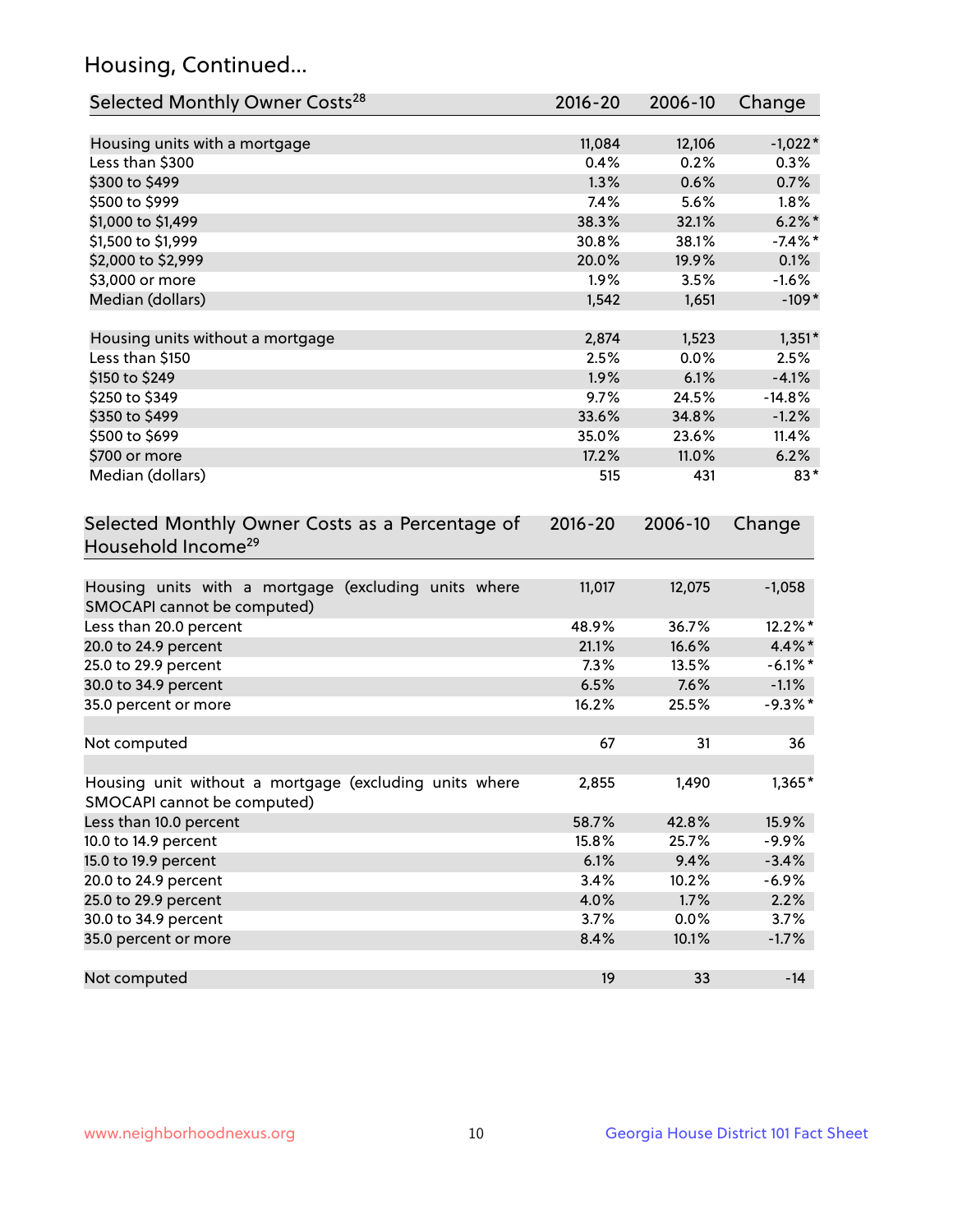## Housing, Continued...

| Gross Rent <sup>30</sup>   | 2016-20 | 2006-10 | Change     |
|----------------------------|---------|---------|------------|
|                            |         |         |            |
| Occupied units paying rent | 4,475   | 3,786   | 688*       |
| Less than \$200            | $0.0\%$ | 0.0%    | $0.0\%$    |
| \$200 to \$499             | 1.1%    | 2.5%    | $-1.4%$    |
| \$500 to \$749             | $0.0\%$ | 7.5%    | $-7.5%$    |
| \$750 to \$999             | 7.3%    | 41.0%   | $-33.7%$ * |
| \$1,000 to \$1,499         | 51.5%   | 38.3%   | $13.3\%$ * |
| \$1,500 to \$1,999         | 34.4%   | 9.0%    | $25.4\%$ * |
| \$2,000 or more            | 5.7%    | 1.8%    | 4.0%       |
| Median (dollars)           | 1,388   | 1,234   | $154*$     |
|                            |         |         |            |
| No rent paid               | 99      | 75      | 24         |

| Gross Rent as a Percentage of Household Income <sup>31</sup>                   | $2016 - 20$ | 2006-10 | Change  |
|--------------------------------------------------------------------------------|-------------|---------|---------|
|                                                                                |             |         |         |
| Occupied units paying rent (excluding units where GRAPI<br>cannot be computed) | 4,314       | 3,763   | 551     |
| Less than 15.0 percent                                                         | 10.1%       | 13.8%   | $-3.7%$ |
| 15.0 to 19.9 percent                                                           | 6.2%        | 11.5%   | $-5.4%$ |
| 20.0 to 24.9 percent                                                           | 16.1%       | 14.4%   | 1.8%    |
| 25.0 to 29.9 percent                                                           | 12.5%       | 13.4%   | $-0.9%$ |
| 30.0 to 34.9 percent                                                           | $6.0\%$     | $7.7\%$ | $-1.7%$ |
| 35.0 percent or more                                                           | 49.1%       | 39.2%   | 9.9%    |
|                                                                                |             |         |         |
| Not computed                                                                   | 259         | 98      | 161     |

## Transportation

| Commuting to Work <sup>32</sup>           | 2016-20 | 2006-10 | Change     |
|-------------------------------------------|---------|---------|------------|
|                                           |         |         |            |
| Workers 16 years and over                 | 30,084  | 27,558  | $2,526*$   |
| Car, truck, or van - drove alone          | 78.9%   | 79.4%   | $-0.4%$    |
| Car, truck, or van - carpooled            | 10.1%   | 9.9%    | 0.2%       |
| Public transportation (excluding taxicab) | $0.9\%$ | 2.3%    | $-1.4\%$ * |
| Walked                                    | 0.4%    | 1.0%    | $-0.5%$    |
| Other means                               | 1.1%    | $1.3\%$ | $-0.2%$    |
| Worked at home                            | 8.5%    | 6.2%    | $2.3\%$ *  |
|                                           |         |         |            |
| Mean travel time to work (minutes)        | 32.8    | 32.0    | 0.8        |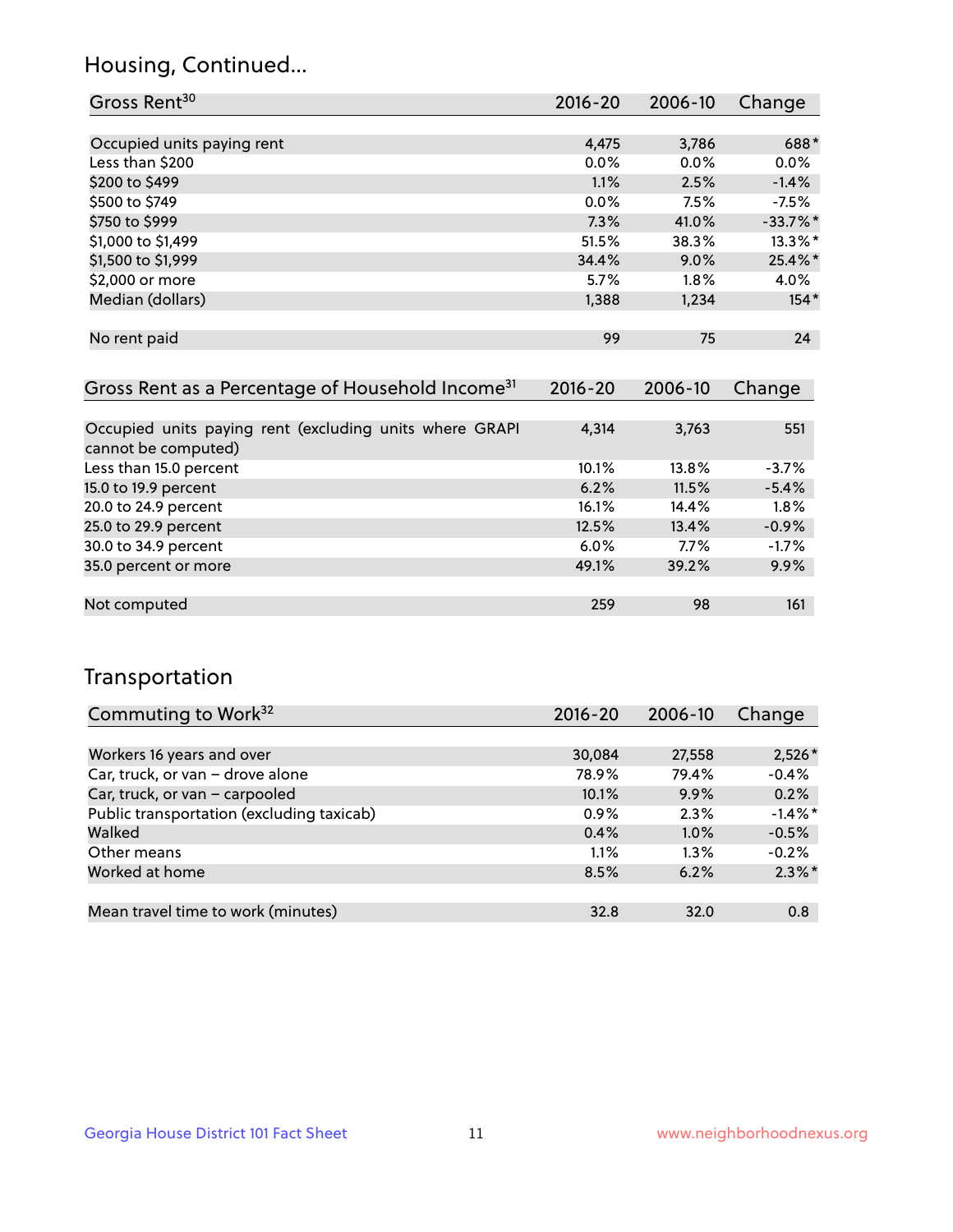## Transportation, Continued...

| Vehicles Available <sup>33</sup> | 2016-20 | 2006-10 | Change   |
|----------------------------------|---------|---------|----------|
|                                  |         |         |          |
| Occupied housing units           | 18,532  | 17.490  | $1,042*$ |
| No vehicles available            | $1.6\%$ | 1.5%    | 0.1%     |
| 1 vehicle available              | 21.7%   | 22.9%   | $-1.2%$  |
| 2 vehicles available             | 46.5%   | 49.2%   | $-2.7%$  |
| 3 or more vehicles available     | 30.1%   | 26.4%   | 3.7%     |

#### Health

| Health Insurance coverage <sup>34</sup>                 | 2016-20 |
|---------------------------------------------------------|---------|
|                                                         |         |
| Civilian Noninstitutionalized Population                | 59,035  |
| With health insurance coverage                          | 86.8%   |
| With private health insurance coverage                  | 72.5%   |
| With public health coverage                             | 22.0%   |
| No health insurance coverage                            | 13.2%   |
| Civilian Noninstitutionalized Population Under 19 years | 16,094  |
| No health insurance coverage                            | 10.9%   |
| Civilian Noninstitutionalized Population 19 to 64 years | 37,229  |
| In labor force:                                         | 30,216  |
| Employed:                                               | 28,892  |
| With health insurance coverage                          | 87.3%   |
| With private health insurance coverage                  | 84.8%   |
| With public coverage                                    | 4.9%    |
| No health insurance coverage                            | 12.7%   |
| Unemployed:                                             | 1,324   |
| With health insurance coverage                          | 63.5%   |
| With private health insurance coverage                  | 57.3%   |
| With public coverage                                    | 13.2%   |
| No health insurance coverage                            | 36.5%   |
| Not in labor force:                                     | 7,012   |
| With health insurance coverage                          | 75.0%   |
| With private health insurance coverage                  | 64.5%   |
| With public coverage                                    | 17.8%   |
| No health insurance coverage                            | 25.0%   |